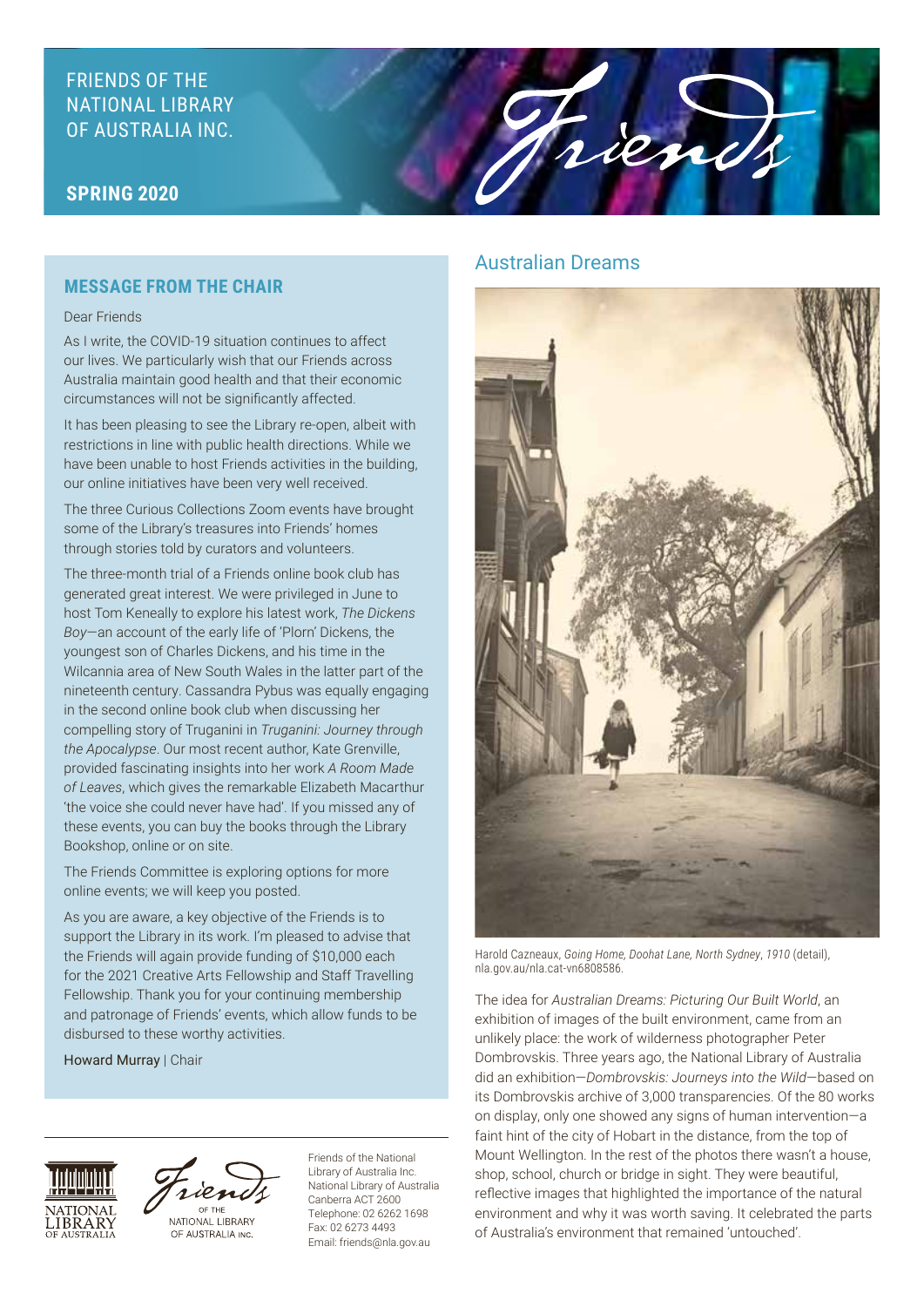As I looked at Dombrovskis' images of forests, mountains and lakes, I began to think about the 'other' outdoors, the 'built' outdoors. What would an exhibition about the built environment, about architecture, look like? How have our artists engaged with cityscapes, the main streets of country towns, homesteads, churches, shearing sheds, post offices, skyscrapers and the humble suburban home?

After searching through the National Library's Collections I found plenty of amazing images of the built environment by Australia's greatest painters, printmakers and photographers. More than enough to make what I thought could be a beautiful and thoughtprovoking exhibition. Drawing exclusively from the collections of the National Library, *Australian Dreams: Picturing Our Built World* features paintings, drawings, prints, and photographs by Augustus Earle, Conrad Martens, S.T. Gill, Eugene von Guérard, Lionel Lindsay, Harold Cazneaux, Olive Cotton, Mark Strizic, David Moore, Max Dupain, Jeff Carter, Ruth Maddison, Wolfgang Sievers and John Gollings.

The artists in *Australian Dreams* have documented, interpreted and celebrated a variety of buildings, from the inner-city terrace and the humble bush cottage to the Sydney Opera House and Melbourne's Flinders Street Station. Sometimes beautiful, sometimes ordinary, these buildings are the backdrops to our lives. They reflect our sense of identity, our hopes and dreams, rendered in bricks and mortar.

Matt Jones | Curator

### **TROVE: SHARING NEW FEATURES AND NEW COLLECTIONS**

As well as highlighting new additions to the National Library of Australia's collections, the updated Trove provides a window into some of the incredible collections held by other organisations.

Here are some places to start exploring:

- Read about how we digitised the papers of Sir John Monash: trove.nla.gov.au/blog/2020/06/11/it-beginsopening-box.
- Search themed collections from organisations that contribute to Trove, including James Cook University's collection celebrating its 50-year anniversary (trove.nla. gov.au/collection/jcu/50treasures) and State Library Victoria's collection about the development of education in colonial Victoria (trove.nla.gov.au/collection/slv/ colonial-education).
- Find out more about the updated version of Trove at trove.nla.gov.au/blog/2020/06/04/giving-troveroom-grow.

Stay up to date with new material available on Trove at trove.nla.gov.au/blog/2020/05/19/hot-press or by subscribing to the Trove Treasures News: trove.nla.gov. au/treasures-enews.

### Fake or Facsimile

Volunteers working on theatre ephemera in the PROMPT Collection have found many interesting tangents to their core task of listing shows and cast lists. One example from a theatre broadside, *The Programme* of 27 April 1893, claimed the pictogram below was an exact copy of a 1798 bill sent by an illiterate bricklayer to a gentleman, asking payment for work done.



In looking further, we uncovered another reproduced bill in an earlier volume of *The Programme*, this time for 10 November 1892. This also purported to be an exact copy of a 1798 bill.



Are these exact copies of bills that really existed in 1798 or any other year?

Both bills are for 10s 10d. One is for one man and a boy for three-quarters of a day; the other for two men and one boy for three-quarters of a day. Both depict two hods of mortar. Does this mean one man worked for nothing in the second bill?

What other gems are we finding in our work on the PROMPT Collection? Looking beyond cast lists and the extensive advertising in the theatre broadsides, we find that almost every broadside, be it *The Programme* or other titles, devotes several column inches to humour and extremely corny jokes.

Jess: "I can't understand why she She's hasn't been married long ago. really pretty." Tess: "Perhaps she wants to pose as a matchless beauty."

Dick: "He married, did he? Well, some fellows don't know when they're well off."

Jack: "Well, in this case he knew the girl was well off."

*The Programme* in *Sharpe Collection: Programs of Concerts, Musicals, Theatre and Vaudeville*, between 1887 and 1911, nla.gov.au/nla.cat-vn1870140.

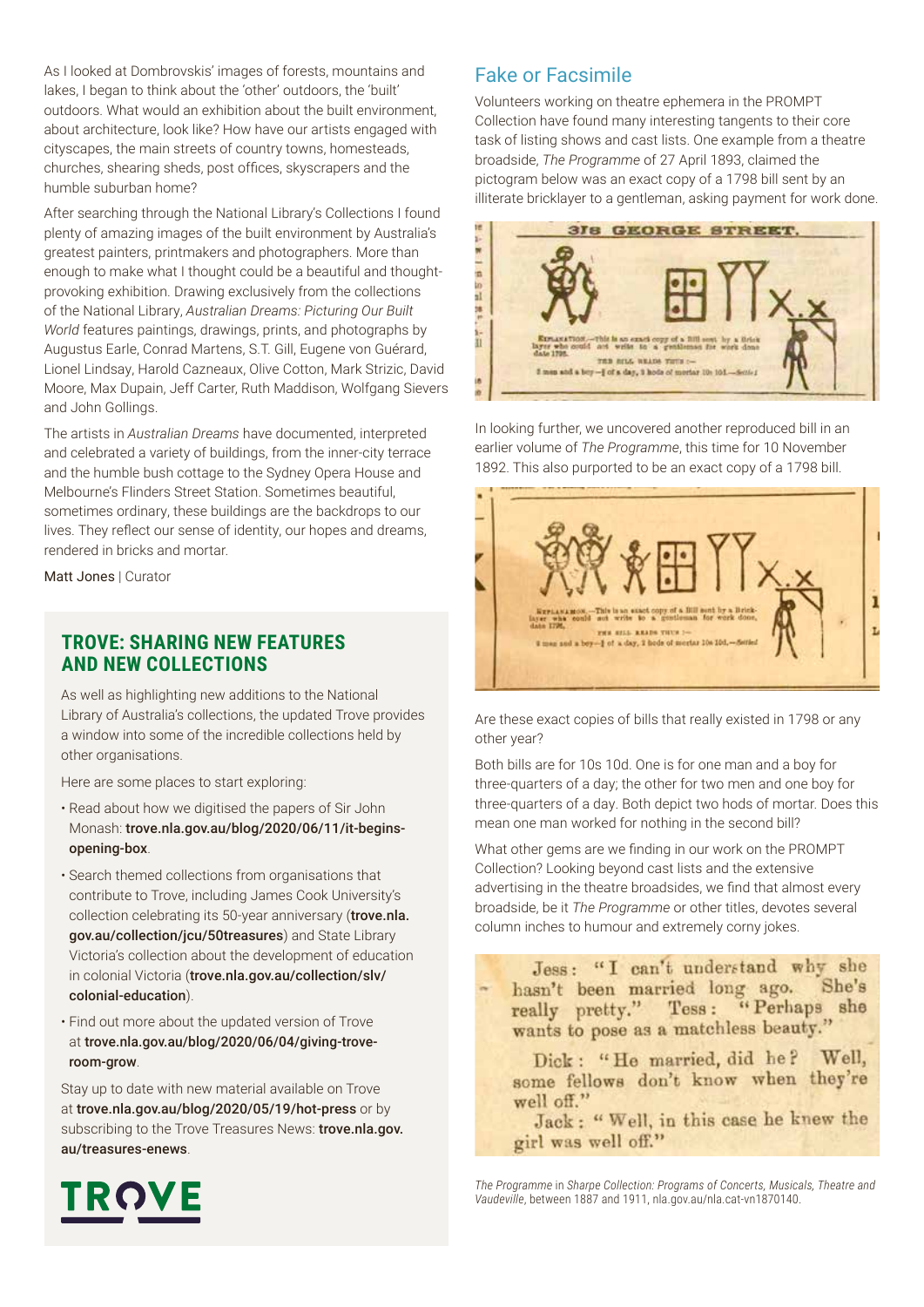A quick survey of the jokes and amusing tales in some 50 broadsides in the National Library collection indicates that the common themes are poverty, illiteracy, the well-off encountering the poor and the indubitable truth that women are second-class citizens.

In this context, it seems possible that the plight of an illiterate bricklayer who has not been paid, but demands payment, might have been regarded by the theatre-going public of 1890s as very droll.

If you have seen any pictograms like these bills in the 1890s newspapers or broadsides, post a note on our Friends Facebook page with the story.

Margaret Goode | Friends Committee member, Library volunteer

# Pandemics 100 Years Apart

The acronym 'PPE' is part of our everyday language in this COVID-19 world. While donning personal protective equipment is usual practice in many occupations—metal work, science, the military, firefighting, healthcare and more—PPE and enhanced hygiene practices have become the norm today for frontline staff most at risk in the pandemic and in our everyday lives.

COVID-19 is the current global threat but just over 100 years ago, the world was reeling from the effects of 'Spanish flu'. The influenza pandemic of 1918–1920 is reported to have killed more people than the First World War: more than 50 million deaths compared with 18 million war deaths. In Australia, an estimated 15,000 died from 'Spanish flu'.

The story of 'Spanish flu' is well chronicled in the National Library's collection. Search the catalogue and Trove for books, articles, pictures, newspaper headlines and audio memories.

You'll find many eerie comparisons with today's pandemic headlines like 'Influenza: Possible Apex of Epidemic' (*The Armidale Chronicle*, 23 April 1919) in an article giving readers a blowby-blow account of cases and deaths on local, national and international levels, including government measures to deal with them. Restrictions imposed by the government were described by one politician as 'quite futile' and 'likely to create a panicky feeling'.

Preventative action and treatments were often as controversial as some contemporary suggestions. 'Inhalant chambers' or 'inhalatoriums'—where a spray of sulphate of zinc was used, sometimes with an added spray of eucalyptus—to protect workers from the virus were introduced by some companies and in some regions. The solution, once breathed in, was thought to 'disinfect the workers' throats and air passages'. Sounds familiar!

In Victoria, the Kodak Company installed an inhalatorium chamber that allowed for 20 employees at a time to breathe in sulphate of zinc in solution through oval holes. The New South Wales Government is reported, in the *Armidale Chronicle*, on medical advice, 'not to insist upon the inhalatorium treatment as a condition precedent to the issue of a permit to travel on the railways; and to discontinue supplying inhalatoriums for use on station platforms'.



*John Davidson and Christina Norrie Wearing Face Masks during the Spanish Flu Pandemic, Killara, New South Wales, February 1919*, nla.gov.au/ nla.cat-vn8315633.

*The Lithgow Mercury* (9 May 1919) reported that medical experts considered the pandemic to be 'of unexampled severity' and 'previous attack did not afford much protection'. This mirrors contemporary research findings around elusive immunity. On the issue of PPE, this article suggests, much like today's media, that 'It was difficult to say how far the use of face masks could be urged as a general measure'. We see the use of face masks across the world today, often incorrectly worn. However, in the Lithgow article, Army medical officer Captain Thomas Carnwath DSO struck an optimistic note: 'If people had learned to use umbrellas he did not see why they should not also learn to use face masks.'

Health authorities 100 years ago recommended essentially the same practical measures of social distancing, effective hand hygiene and covering of mouths and noses when coughing, sneezing or at risk as their counterparts today, but we are better informed by science and advice from credible sources such as Australian health experts and the World Health Organisation (which has a staggering 103 online courses related to COVID-19 across 34 languages and 13 topics).

Colleen Kinnane | Friends Committee member, Library volunteer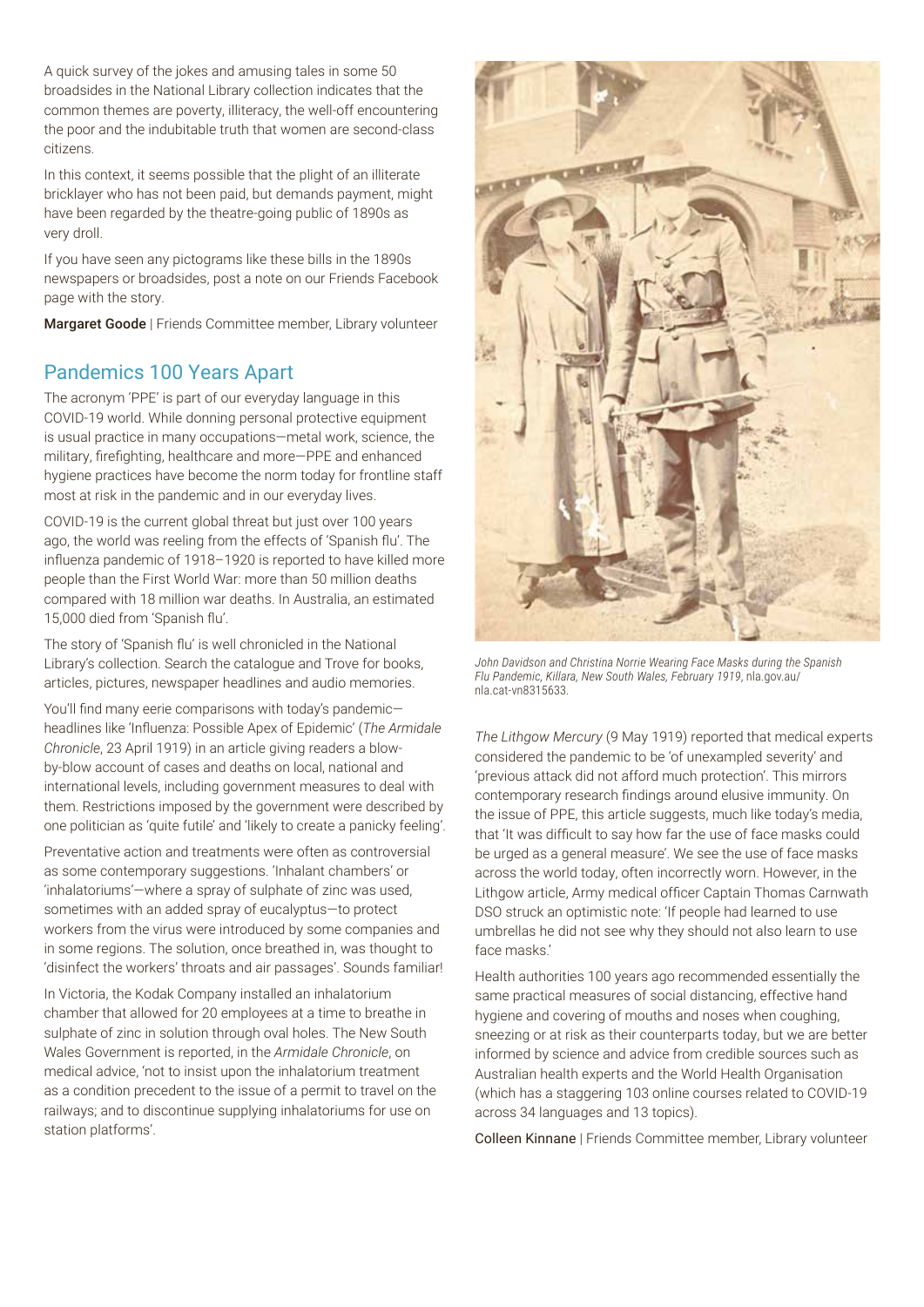# Strength and Beauty: The Wolfgang Sievers Collection

As Australia developed as an industrial nation and embraced new modernism in the second half of the twentieth century, photographer Wolfgang Sievers (1913–2007) created an extraordinary record of the times. The Sievers Collection is the largest photographic collection held by the National Library: some 19,000 prints and 52,000 negatives and transparencies.

As he documented industry and architecture, Sievers saw the beauty in industrial forms and, in his words, 'the dignity of man as a worker'. He captured the relationships of man with machine and machine with landscape in his bold compositions, sharp focus and new perspectives on familiar sights.

More than 10,000 of Sievers' images are available online on the Library's website and a few can be seen in the *Australian Dreams* exhibition and, in coming months, in the Treasures Gallery.

Sievers emigrated to Australia in 1938, aged 25. His father was a distinguished art historian in Berlin (dismissed when he refused to serve under Minister of Propaganda Joseph Goebbels) and his (late) mother (of Jewish ancestry) a writer and educator. Wolfgang was forced to leave his university archaeology studies when he was declared non-Aryan, and so he turned to photography. After being imprisoned briefly in 1936 by the Gestapo, he studied, then lectured, at the Contempora School for Modern Applied Arts in Berlin, successor to the Bauhaus.

After being called up for military service, and fearing persecution under Nazi racial laws, Sievers left for Australia. At the outbreak of the Second World War, he was classified as an enemy alien, but was later allowed to enlist in the Australian Army. He became an Australian citizen in 1944, the first German to be naturalised during the war.

Sievers established a studio in Melbourne, focussing first on modern architecture and applying Bauhaus aesthetic principles. In the 1950s, he was engaged by the Australian government with a brief to help change Australia's image from a land of sheep and wool to that of a sophisticated industrial nation. By the 1970s, Sievers' disenchantment with post-modern architecture

led him to photograph heavy industry, with its 'clean forms and wonderful shapes'.

He often introduced special lighting and posed workers for dramatic effect. His search for perfection was legendary: hosing down Collins Street at dawn to shoot the Shell Building; taking 18 hours to set up for his best-known photograph, *Gears for Mining Industry*, 1967, at the Vickers Ruwolt factory in Abbotsford, Victoria.

A powerful influence in Australian commercial photography, Sievers' international reputation grew.

Throughout his long career, he held strongly to his principles, declining, for example, to photograph new Parliament House in Canberra, believing it lacked 'purity of design' and was marred by 'featurism'.

Sievers was an idealist, ascribing to the philosophy of art and technology merging and to the artist serving a social objective. In the early 1990s, by then disillusioned with industry, he stopped work as a professional photographer and turned to advocacy for humanitarian, anti-war and environmental causes, including working to identify Nazi war criminals who emigrated to Australia.

In 2006, Sievers entrusted Julian Burnside QC with more than 200 of his photographs to sell for human rights causes. With progressive releases, more than \$400,000 has been raised to date. While photographing the mining industry, Sievers was deeply moved by the plight of Indigenous peoples in Central Australia, and bequeathed them ten per cent of his estate for education and healthcare.

Sievers was made an Officer of the Order of Australia (AO) in 2002 for his services to photography. He died in 2007, aged 93.

The Library holds Sievers' entire photographic archive, purchased in 2002, and personal items he bequeathed to the Library. State Library Victoria holds his print collection.

Kerry Blackburn | Friends Committee Deputy Chair, Library volunteer

- 1. Wolfgang Sievers, *House of Tomorrow Exhibition at Exhibition Building, Melbourne, 1949*, nla.gov.au/nla.cat-vn2622209.
- 2. *Photograph of Wolfgang Sievers on Arrival in Sydney, 1938* (detail), nla.cat-vn3386128.
- 3. Wolfgang Sievers, *Snowy Mountains Scheme,1957*, nla.gov.au/nla.cat-vn3415852.



**1** FRIENDS OF THE NATIONAL LIBRARY OF AUSTRALIA NEWSLETTER | **SPRING 2020** | INSERT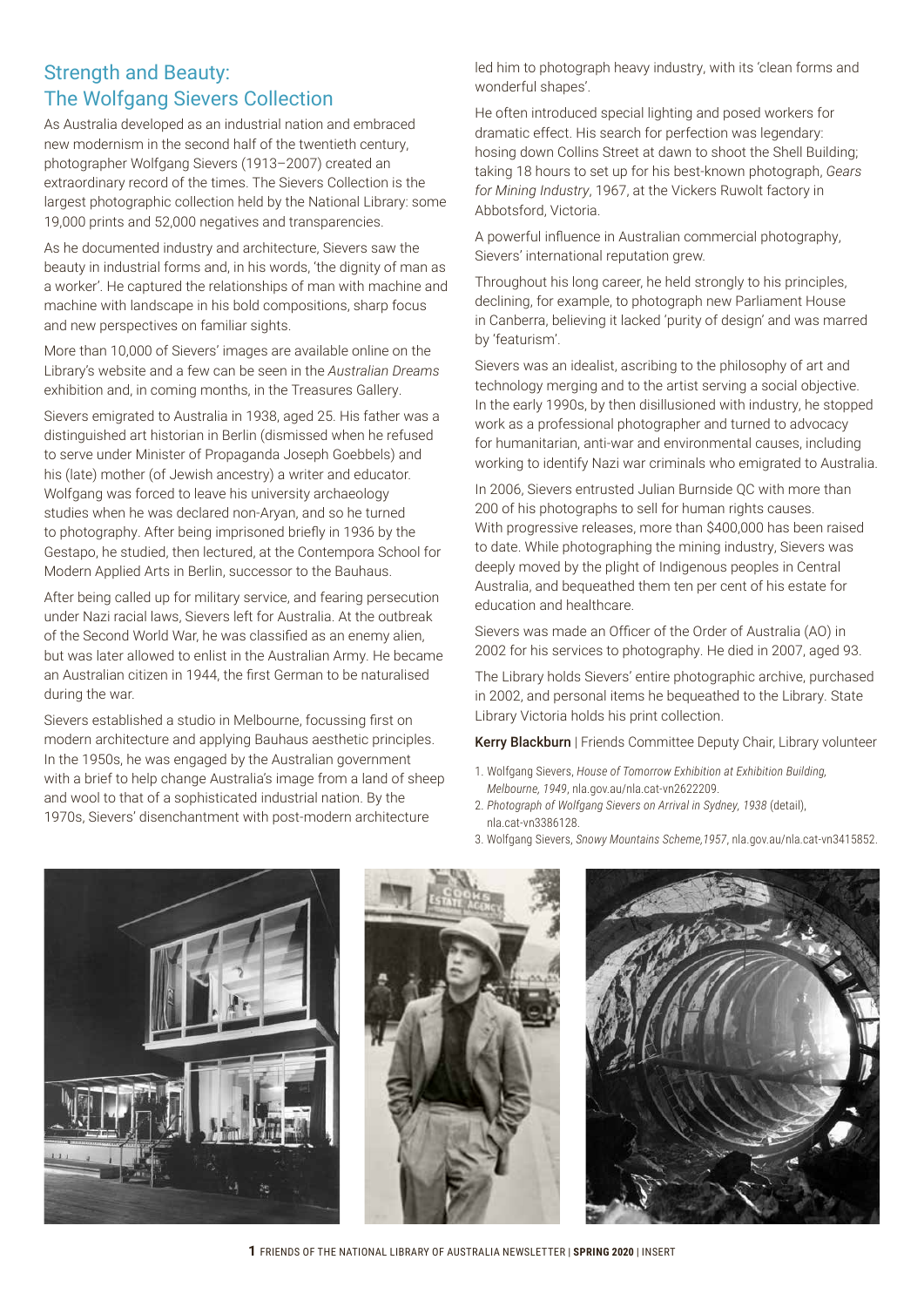# Ruminations on *Rivers*

When the National Library of Australia asked if I might be interested in choosing ten or so rivers and writing a book about them within 12 months, my immediate response was 'yes of course, thanks for the invitation'. My next thought was something along the lines of, 'goodness, how am I going to do that?'

Writing about landscapes really requires going and seeing them. Examining historical accounts, paintings and photographs is, of course, essential for understanding our relationships with places. But being there conveys the reality of distance, temperature, sound, smell, the flora and the fauna. One discovers detail otherwise missed. Desiccated dingo carcasses swinging the breeze in western Queensland reminded me that brutality sits side by side with the bucolic in rural Australia. The dirt track that is the Old Landsborough Highway—and which runs past Banjo Paterson's famed billabong, west of Winton—sits parallel to its rapid transit replacement as a reminder of the reality of inland travel 100, or even 50, years ago. The Yarra's many beautiful bends and bridges were a revelation to a Sydneysider used to the commonplace denigration of 'the river that flows upside down'. Seeing an Australian fur seal swimming in the Snowy River reinforced what should have been obvious from any map, that the famous river of power stations and high-country horsemen is also an estuarine waterway at its mouth.

Somehow, I managed to get to all but one of the rivers, each of which had been chosen with a view to exploring an aspect of our complex riverine relationships. It was a matter of reading, ruminating, visiting, and ruminating more while writing. It seemed clear that the Alligator rivers in Kakadu have retained a unique connection to Aboriginal people dispossessed in so many other places. Queensland's Channel Country is replete with defining outback histories, from Burke and Wills to Paterson's swagman. As an estuary, the Clarence is ever-changing and reflective of its story. The Molonglo is a river made into an ornamental lake by the planners of Canberra. The Murray exemplifies contestation first between Aboriginal people and Europeans, then colonies and states and now all users of its precious water. The Ord exemplifies our dreams of watering arid lands. The Snowy is a damaged icon and, like the Ord, Molonglo and Murray, an example of our hubristic willingness to engineer nature. The Yarra has been muse to artists, degraded drain and rediscovered treasure.

The Franklin River was 'a bridge too far' so to speak. But in the end that barely mattered. For I treated that waterway as an idea as much as an element of the landscape. In the 1980s, the Franklin was at the centre of Australia's best-known and most successful environmental campaign: that to stop a hydro-electric dam, which would have destroyed it. For many Australians it did, and still does, symbolise wilderness—landscape yet to be ruined by human utilitarianism and arrogance. However, as I discovered, for some others—particularly indigenous Australians—the notion of unpeopled wilderness, as evoked by places such as the Franklin River, is yet more evidence of the denial of the existence of Aboriginal Australia. My personal encounter was not, therefore, on a river bank as it had been with the other waterways. It was in the Special Collections room of the National Library of Australia, looking at the original colour transparency of *Rock Island Bend*, the photograph taken by Peter Dombrovskis that is credited with saving the river by communicating its beauty to millions. It was



a magic moment, as a landscape that had been transformed into an idea was made manifest in an image. I'm sure you will like the many other photos and artworks drawn mainly from the National Library collections. I hope you also enjoy reading my river ruminations as much as I did writing them down.

Ian Hoskins

#### **2020 FRIENDS ANNUAL GENERAL MEETING**

The 2020 Annual General Meeting of the Friends of the National Library of Australia Inc. will be held on Thursday 26 November at 3.30pm. Nomination forms for the 2021 Friends Committee are included with this newsletter and are also available from the Friends office.

In addition to the AGM business, the meeting will include the announcement of the recipient of the 2020 Friends Medal. Bookings are requested at stickytickets.com.au/HXF05.

Have You Ever Thought about Joining the Friends Committee? If you would like to contribute to the running of the Friends of the National Library, consider joining the Committee! Meetings are held at 5.15pm on the third Tuesday of every second month, starting December 2020, and run for around an hour. You will be offered the chance to contribute to the Friends events program, the Friends newsletter and other initiatives run by the Friends. The Committee members are assisted by two part-time staff (Friends Executive Officer and Administrative Assistant).

We welcome nominations from members of all ages and backgrounds; previous committee experience is not a prerequisite. Simply complete and return the enclosed nomination form by 5pm on Monday 12 October 2020. If you would like further information, please contact Melanie Olde, Friends Executive Officer, on 02 6262 1551 or email friends@nla.gov.au. We look forward to hearing from you!

#### Melanie Olde